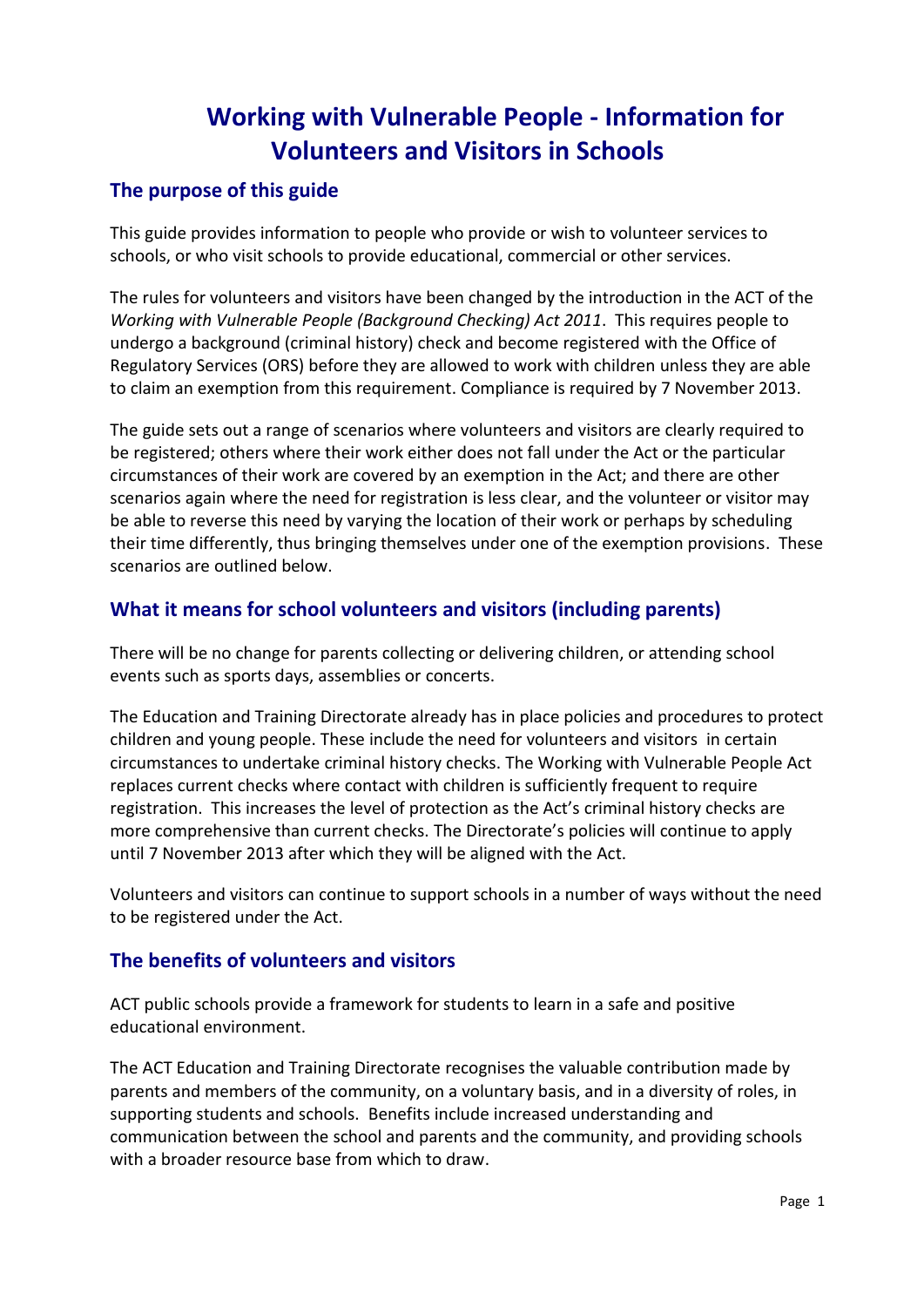School visitors generally provide their services, including volunteer services, through an employer or a sponsoring body such as a community organisation, or they may be selfemployed. Visitors' services or activities must have a clear educational purpose, and should add value and relevance to student learning, and complement the whole school program.

# **Strengthening protection for vulnerable people**

The aim of the Act is to reduce the rate of harm (including sexual, physical, emotional or financial harm, or neglect) to vulnerable people and children in the ACT.

From 7 November 2013, people (both paid and unpaid) who work or have contact with children while taking part in certain 'regulated activities' or services must be registered with the Office of Regulatory Services (ORS). ORS will conduct a background check and risk assessment before considering issuing a registration card for a maximum period of three years.

The ACT is the first state or territory in Australia to legislate to protect vulnerable adults as well as children. Regulated services and activities involving contact with children must be compliant with the Act by 7 November 2013. These include child education services, childcare services, child accommodation, counselling and support services for children and commercial services for children.

People working only with vulnerable *adults* will not be required to register until after November 2013.

Further details can be found on the ORS website at [www.ors.act.gov.au/community/working\\_with\\_vulnerable\\_people.](http://www.ors.act.gov.au/community/working_with_vulnerable_people)

# **Key aspects of the Act**

The Act now requires a person over the age of 16 years, including a volunteer or visitor, who has contact with children in certain situations to be registered with ORS unless exempted under the Act.

All Education and Training Directorate school-based staff have been identified as requiring registration. Some staff who are not school-based have also been identified for registration.

After 7 November 2013, it will become an offence for an employee, volunteer or visitor to have contact with children whilst 'engaging in a regulated activity' (explained below) without carrying a valid registration card.

Refer to [www.ors.act.gov.au/resources/attachments/Compliance\\_Complaints\\_-](http://www.ors.act.gov.au/resources/attachments/Compliance_Complaints_-_Fact_Sheet.pdf) Fact Sheet.pdf for further information.

*PLEASE NOTE: There is no fee for volunteers to apply for registration.*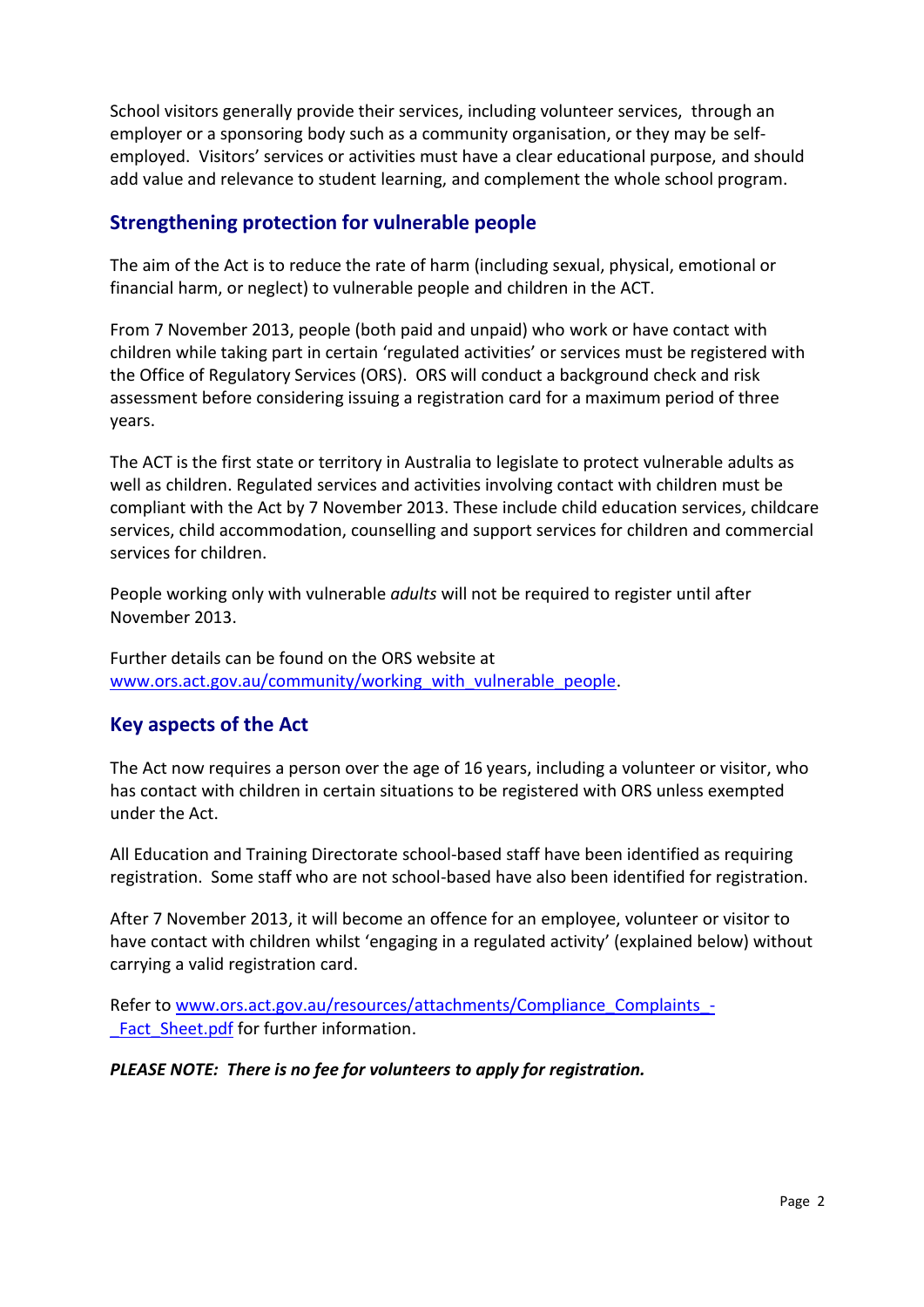# **What captures a volunteer or visitor under the Working with Vulnerable People Act?**

The Working with Vulnerable People Act states that a person is 'engaged in a **regulated activity'** if they have **contact** with a vulnerable person and an **exemption** does not apply. These terms are explained below.

### *Regulated activities* include:

- Child education services
- Childcare services
- Child accommodation
- Counselling and support services for children
- Commercial services for children

A volunteer or visitor working in any of the above areas is required to be registered by 7 November 2013 unless an exemption applies.

### *Contact* is defined as:

contact that would reasonably be expected AND

is not incidental AND is either:

physical contact OR

oral communication OR

written communication OR

making a decision that affects the vulnerable person.

For further detail see references in *Key References in the Act* at the end of this guide.

*Exemptions.* The most relevant exemptions are as follows:

- Being under 16 years old
- Engaging in the activity for not more than 3 days in any 4-week period or 7 days in any 12 month period (the 'frequency test' or frequency exemption)

#### **NOTES**

- 1. this exemption does NOT extend to overnight camps for children
- 2. a "day" is all or part of a day .
- Being engaged in the activity in the same capacity as a student.
- Where the visitor is a school student on a work experience placement or doing practical training.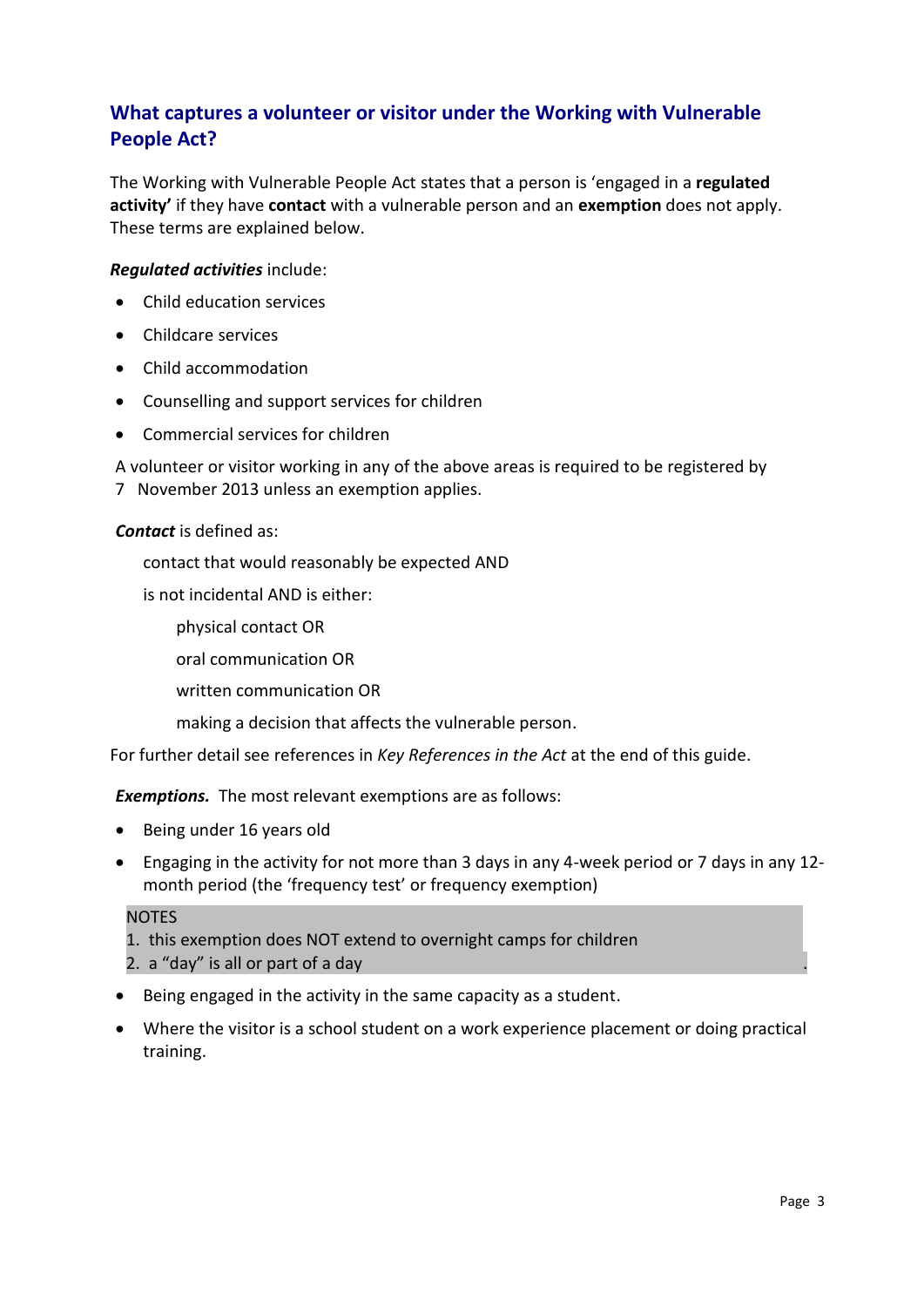# **Circumstances in which registration** *is not* **required for volunteers or visitors**

### **No registration is required for volunteer or visitor activities in circumstances where:**

- o a regulated activity such as a child education service is not being provided, or
- o there is no contact with children, or
- o contact would not reasonably be expected and is incidental, or
- o contact is limited in frequency (up to 3 days per month or 7 days per year), or
- o contact is limited to
	- telephone contact, or
	- working with a record of the child

### *Examples*

- People under 16 years of age
- People delivering and collecting children from school
- People attending (but not organising or assisting in) school sports days, carnivals, concerts, music events, assemblies etc
- Adults participating as School Board members
- The person is a close relative of a child taking part in the activity AND a close relative of each child is present or is expected to be present (example: playgroups)
- Canteen volunteers not exceeding the frequency test
- A school student on a work experience placement or doing practical training
- Students undertaking Australian School-Based Apprenticeships (ASBAs)
- School-based activities which take place at times when students (other than family or close relatives) are not expected to be present, and their presence is incidental. These might include:
	- o fundraising
	- o working bees
	- o making library bags, typing children's stories
	- o writing submissions on behalf of the school
	- o providing administrative support to teachers or to the school
- Persons who visit in the capacity of police officers or lawyers, and psychologists, counsellors or nurses who are registered health professionals

## *Volunteers and visitors should contact principals if they need clarification about activities at a particular school*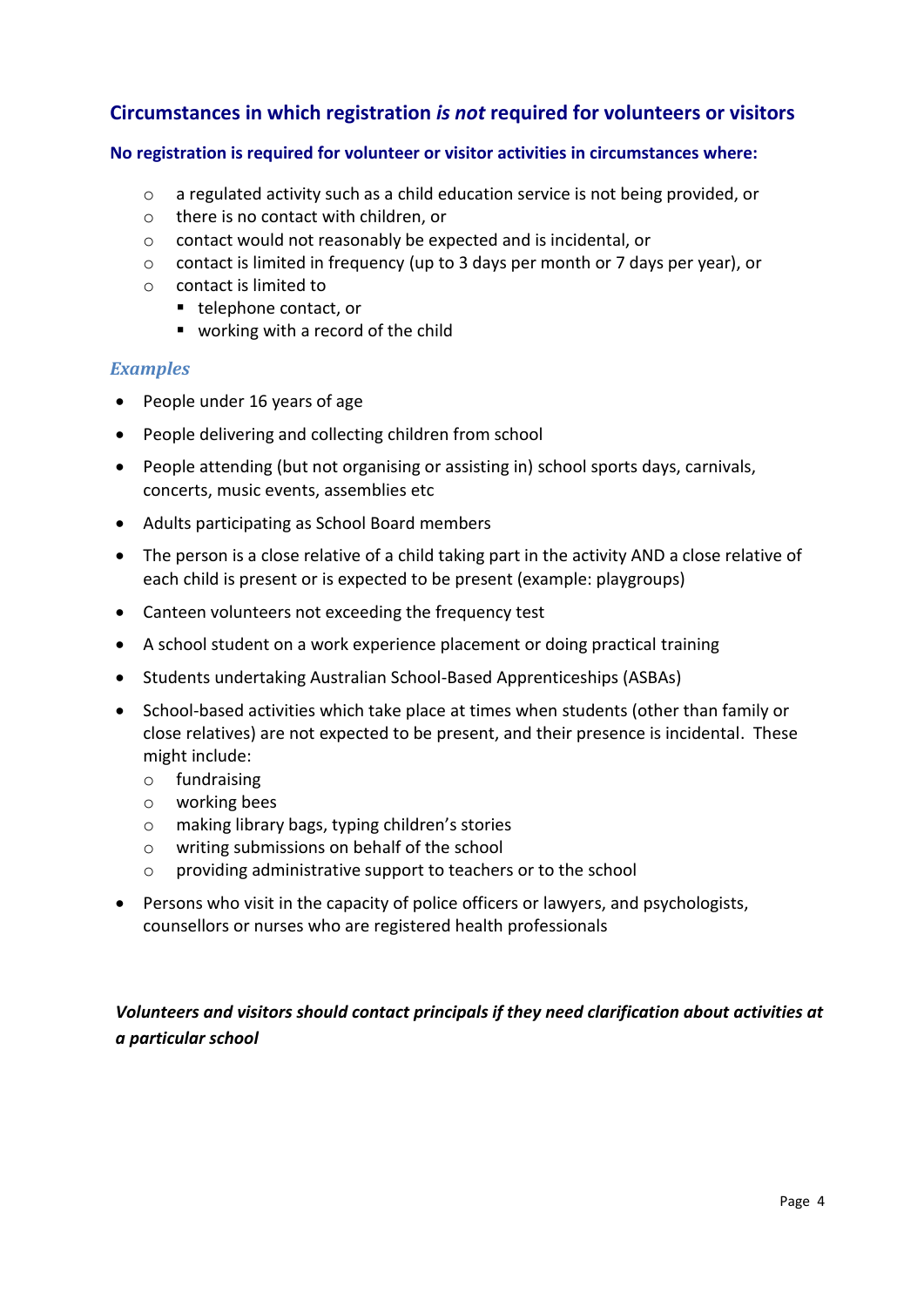# **Circumstances where registration** *is* **required for volunteers and visitors**

### **Activities which are expected to require a person to be registered include:**

Billeting

### **NOTES**

Adults accepting a billeted student into their home would be expected to have contact with the child. However if the period of billeting does not exceed the frequency exemption under the Act, there is no need for registration unless the adults are engaged in other volunteer activities besides billeting. Education and Training Directorate policies on *Excursions* also  $\mathsf{apply}.$  . The contract of the contract of the contract of the contract of the contract of the contract of the contract of the contract of the contract of the contract of the contract of the contract of the contract of th

- Before/after-school care
- Commercial services for children, eg school photographer
- Overnight camp for children (no exemptions)
- Overseas excursions (Education and Training Directorate policies on Overseas Excursions also apply)
- Religious education

#### **NOTES**

Religious education is a service provided specifically for, or mainly used by, children. Examples include a Sunday School or counselling provided by a minister of religion. In a school, it is considered part of a **child education service.** No exemptions are relevant for religious education, so ORS registration is mandatory by 7 November 2013 for volunteers or visitors providing a religious education service in a school.

- School Chaplain or Student Support Worker
- School Canteens where the frequency of attendance exceeds the frequency test

#### **NOTES**

Canteen workers include employees and regular volunteers (including parents). Contact with children can reasonably be expected during the normal course of a canteen worker's activities and is not incidental to those activities.

*Volunteers and visitors should contact principals if they need clarification about activities at a particular school*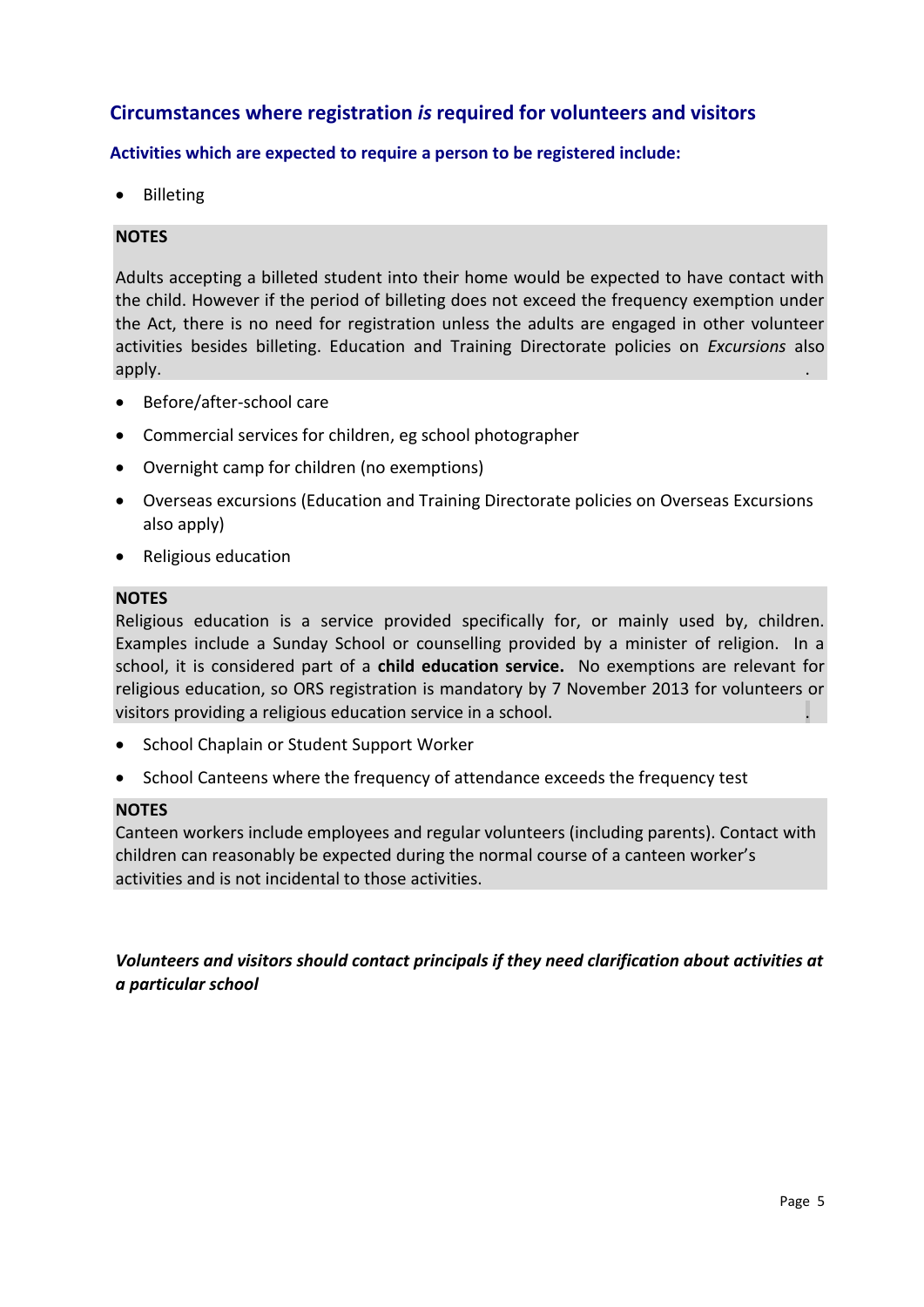# **Circumstances where registration may be required for volunteers and visitors**

### **Activities which** *may* **require registration - considerations**

There are some activities and services which do not readily fall into the category "Requires registration" or the category "Does not require registration". Such activities will need to be carefully assessed.

The Education and Training Directorate appreciates the strong commitment of many volunteers and visitors over the school year and notes that contact between volunteers or visitors and students will in many instances exceed the limits prescribed by the frequency test (3 days in any 4-week period or 7 days in any 12-month period). This will often be the principal factor in determining whether registration is required. Some volunteers and visitors may wish to (and be able to) limit the number of days they work with children. Others may not.

A volunteer or visitor will need to consider whether:

- the activity takes place during school hours and/or on the school campus and/or is an education service (*e.g.* is part of an activity which falls under the school curriculum or is sponsored by, or comes under the auspices of the school); and
- the activity involves 'contact', *i.e.* takes place in the presence of school children (see full definition under heading *Key References in the Act*); and
- the frequency limit is exceeded (as above); and
- any exemptions apply.

### **Activities which** *may* **require registration include:**

- People organising or assisting in school carnivals, concerts, music events (eisteddfods, band extravaganzas) or assemblies
- Canteen workers (see previous references to the frequency test)
- Classroom support, *e.g.* art, craft, music, maths, literacy and numeracy, reading, preparation of resources
- Computer support
- Clubs for example: chess, science
- Dance tutors
- Excursions including transport (policies on excursions may also apply)
- Library support
- Mentoring programs (mentors)
- Music tutors
- Outdoor adventures activities (the Outdoor Adventure Activities Policy and Procedures may also apply)
- Reading tutors
- Sports coaching
- Sports events for example: judges/officials (time keeping/recording)

### *Volunteers and visitors should contact principals if they need clarification about activities at a particular school*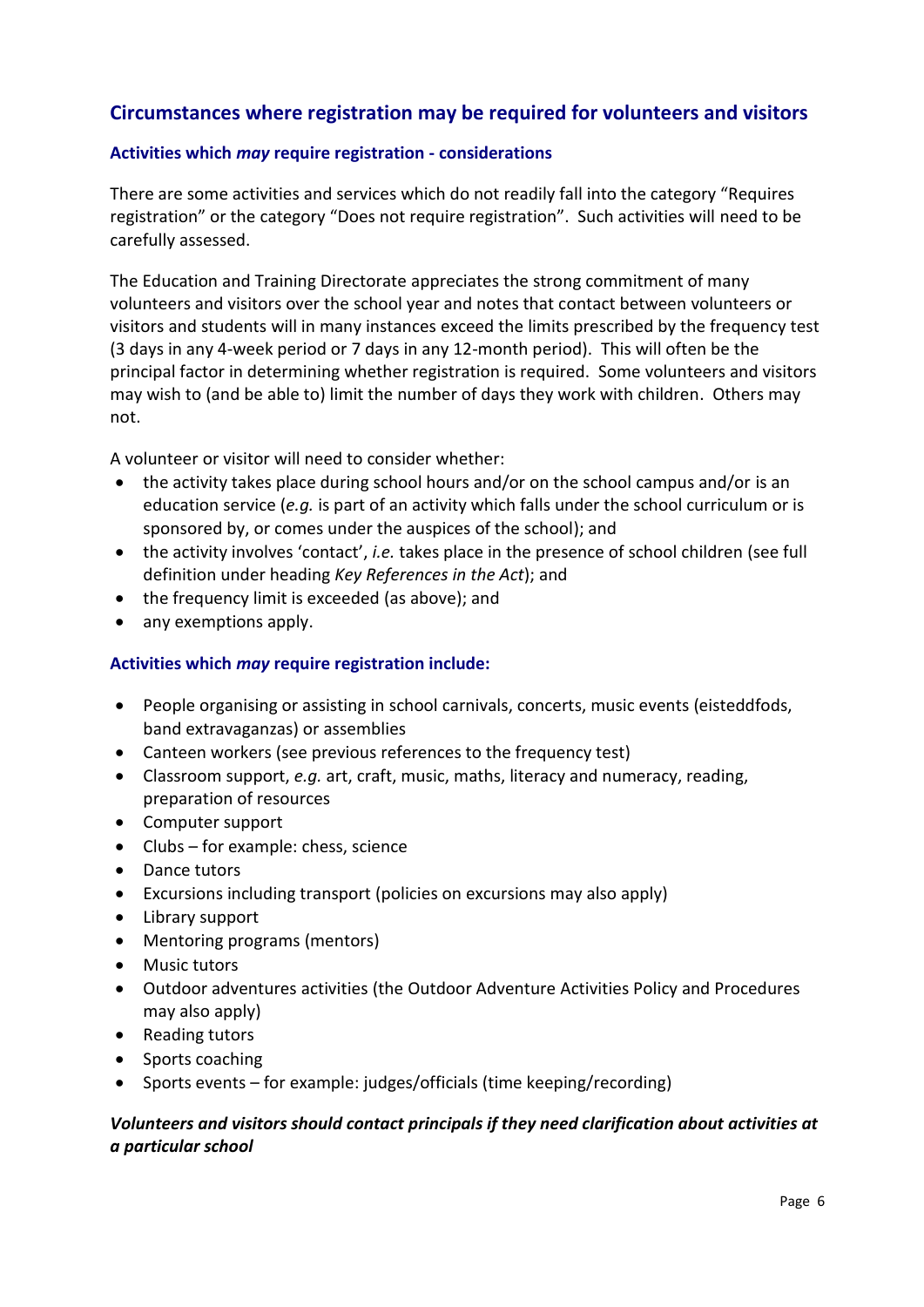# **Can I register even if the Act doesn't require me to do so?**

Not all volunteers and visitors who provide services to schools are engaging in regulated activities. Some of those who do engage in regulated activities may be covered by one of the exemptions outlined. People in these categories are not required to apply for registration with the Office of Regulatory Services, but may choose to do so.

Registration is free for volunteers. Registration for visitors who are engaged in the capacity of employees and who are not providing volunteer services is not free.

### **What if my registration card has not yet been issued?**

As long as a volunteer (or visitor) has applied for a registration card with the Office of Regulatory Services including providing a named employer (this can be a school), and a decision has not yet been made about their application, the employer (i.e. the school) can allow the volunteer (or visitor) to engage with children provided they are supervised at all times by a person who is registered under the Act. This permission ceases to apply if the application is withdrawn or the person is given a negative notice.

#### **PLEASE NOTE**

*The Education and Training Directorate provides the above information in order to assist volunteers and visitors who work with or in the presence of children to understand whether their activities in ACT public schools requires them to register with the Office of Regulatory Services. It is NOT intended as legal advice. Volunteers and other visitors seeking further information or clarification about the requirements and implications of the Working with Vulnerable People Act are asked to contact the Office of Regulatory Services on 6207 3000, by email* [ors@act.gov.au](mailto:ors@act.gov.au) *or by accessing their website:* 

**[www.ors.act.gov.au/community/working\\_with\\_vulnerable\\_people](http://www.ors.act.gov.au/community/working_with_vulnerable_people) .**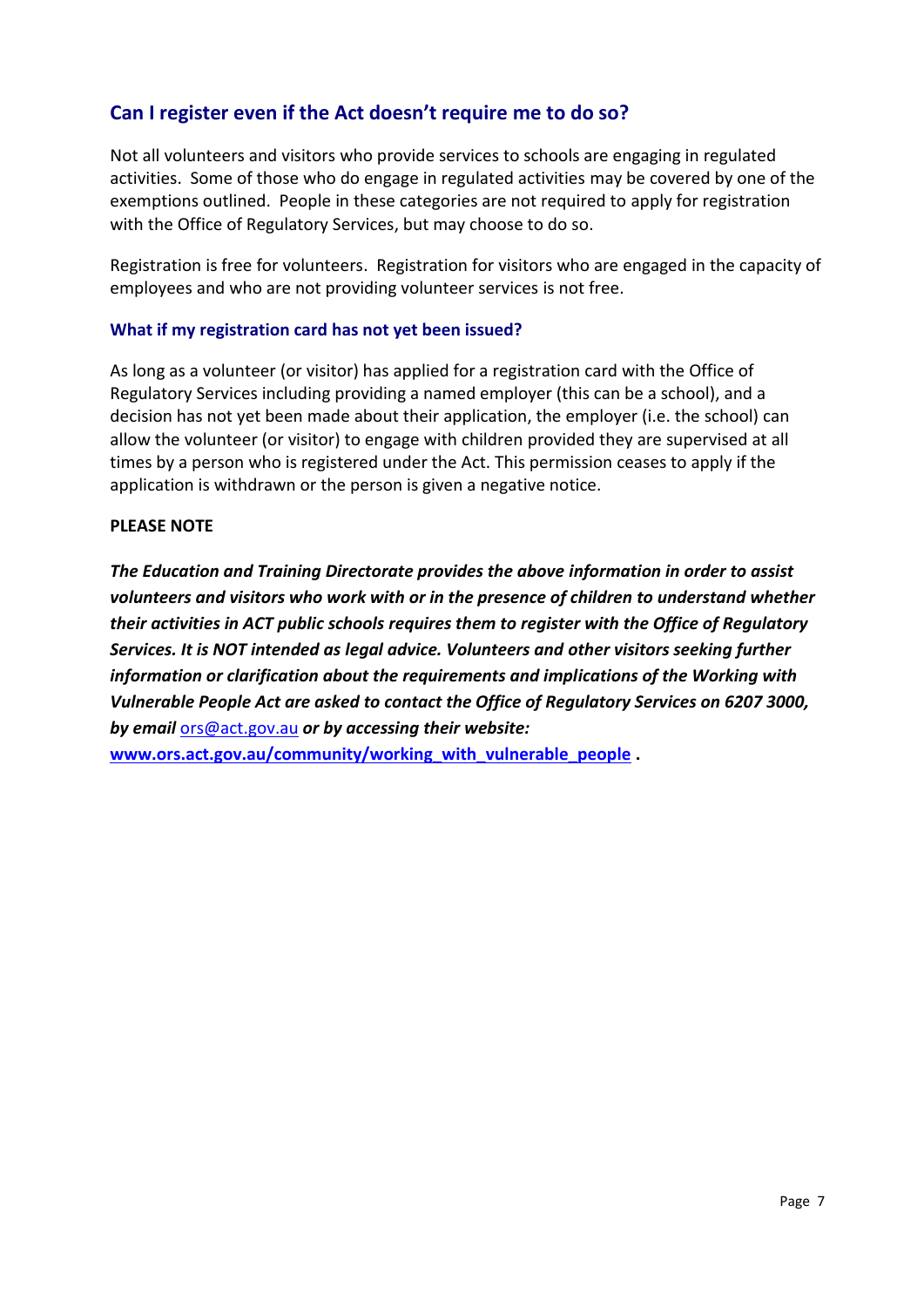# **Key References in the Act**

#### **'Contact'**

Under section 10 of the *Working With Vulnerable People (Background Checking Act) 2011* **Contact** is defined as that which:

- (a) Would reasonably be expected as a normal part of engaging in the activity; and
- (b) Is not incidental to engaging in the activity; and
- (c) Is 1 or more of the following:
	- (i) Physical contact, including engaging in the activity at the same place as the vulnerable person;
	- (ii) Oral communication, whether face-to-face or by telephone;
	- (iii) Written communication, including
		- (A) Electronic communication; or
			- (B) Dealing with a record relating to a vulnerable person
	- (iv) Making a decision that affects a vulnerable person.

#### **Exemptions**

Exemptions are set out under section 12 (2) and includes the following particularly relevant to schools. (The full text of section 12 can be viewed at

<http://www.legislation.act.gov.au/a/2011-44/default.asp> :

#### W**hen is a person required to be registered?**

- *(1) A person is required to be registered to engage in a regulated activity.*
- *(2) However, a person is not required to be registered to engage in a regulated activity if the person is—*
	- *(a) under 16 years old; or*
	- *(b) engaged in the activity (other than an overnight camp for children) for not more than— (i) 3 days in any 4-week period; and*
		- *(ii) 7 days in any 12-month period; or ...*
	- *(d) a close relative of each vulnerable person taking part in the activity with whom the person has contact; or*
	- *(e) engaged in the activity as a volunteer and—*
		- *(i) is a close relative of a vulnerable person taking part, or who normally takes part, in the activity; and*
		- *(ii) a close relative of each vulnerable person taking part in the activity is engaged, or expected to be engaged, in the activity; or .....*
	- *(f) engaged in the activity in the same capacity as a vulnerable person; or*
	- *(g) engaged in the activity as a school student on a work experience placement or doing practical training; or ...*
	- *(i) engaged in the activity as-*
		- *(i) as a police officer, including a police officer (however described) of another jurisdiction; or (ii) an AFP appointee within the meaning of the [Australian Federal Police Act 1979](http://www.comlaw.gov.au/Series/C2004A02068) (Cwlth); or*
		- *iii) a registered health professional under the [Health Professionals Act 2004](http://www.legislation.act.gov.au/a/2004-38) or a health practitioner; or*
		- *(v) a lawyer; or ...*
	- *(j) engaged in the activity for a Commonwealth or Territory government agency and the only contact the person has with a vulnerable person is providing a service to the vulnerable person at a public counter or shopfront, or by telephone; or*